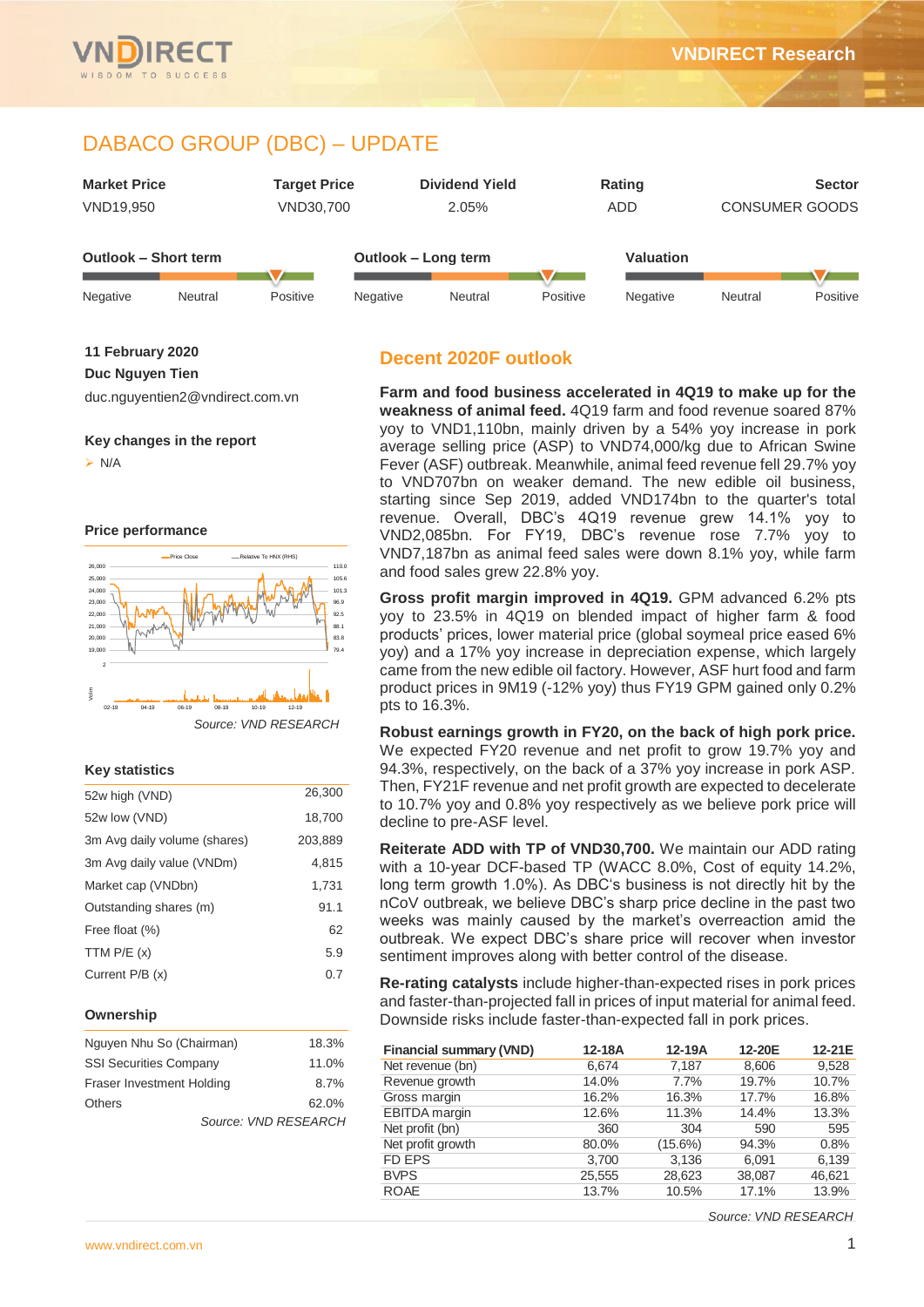

# **2019 recap: Positive 4Q19 results offset the lacklustre 9M19 performance**

#### **Figure 1: Earnings review**

|                              |       |       |                 |       |       |             |       | % vs our       |                                                                                                                                                                                                                                          |
|------------------------------|-------|-------|-----------------|-------|-------|-------------|-------|----------------|------------------------------------------------------------------------------------------------------------------------------------------------------------------------------------------------------------------------------------------|
|                              |       |       |                 |       |       |             |       | FY19F          |                                                                                                                                                                                                                                          |
| <b>VNDbn</b>                 | 4Q19  | 4Q18  | %yoy            | 2019  | 2018  | %yoy        | 2019F |                | forecast Comment                                                                                                                                                                                                                         |
|                              | 2,085 | 1,827 | chg<br>14.1%    | 7,187 |       | chg<br>7.7% | 7,039 | 102.1%         |                                                                                                                                                                                                                                          |
| Revenue                      |       |       |                 |       | 6,674 |             |       |                | ASP fell 15.0% yoy and sales volume dropped                                                                                                                                                                                              |
| Animal feed                  | 707   | 1,005 | $-29.7%$        | 3,042 | 3,312 | $-8.1%$     | 2,850 | 106.7%         | 14.7% yoy in 4Q19 as ASF reduced Vietnam's pig<br>herd size, while competition was heated among<br>producers.                                                                                                                            |
| Farm & Food                  | 1,110 | 595   | 86.6%           | 2,974 | 2,422 | 22.8%       | 2,871 |                | In 4Q19, ASP of piglet, chickens, pork and eggs<br>jumped 70% yoy due to ASF-induced pork shortage.<br>103.6% Additionally, sales volume rose 16.6% yoy as<br>capacity rose 10% and the utilisation rate advanced<br>to 100% from 93.4%. |
| Edible oil                   | 174   |       | 100.0%          | 174   |       | 100.0%      | 93    | 187.1%         | The edible oil factory was inaugurated in 3Q19 but<br>operation began in 4Q19. Sale volume was<br>estimated at 9.8m littres, much higher than<br>expected.                                                                               |
| Others                       | 94    | 226   | $-58.5%$        | 997   | 941   | 6.0%        | 1,225 | 81.4%          | In 4Q19, real estate revenue plunged 74% yoy as<br>most revenue of FY19 was booked in 3Q19. In<br>FY19, real estate revenue soared 98% yoy, and that<br>by commercial segment dropped 21% yoy.                                           |
| <b>Gross profit</b>          | 489   | 316   | 54.7%           | 1,174 | 1,079 | 8.9%        | 911   | 118.4%         |                                                                                                                                                                                                                                          |
| <b>GPM</b>                   | 23.5% | 17.3% | $6.2%$ pts      | 16.3% | 16.2% | $0.2%$ pts  | 12.9% | 124.9%         | 4Q19 GPM rose sharply, mainly driven by higher<br>selling prices of farm & food products.                                                                                                                                                |
| SG&A                         | 154   | 172   | $-10.4%$        | 561   | 540   | 4.0%        | 561   | 100.1%         |                                                                                                                                                                                                                                          |
| SG&A as % of<br>revenue      | 7.4%  |       | 9.4% -2.0% pts  | 7.8%  | 8.1%  | $-0.3%$ pts |       | 8.0% -0.2% pts | Lower SG&A as % of revenue dropped as DBC<br>didn't have to make provision for NPL in 2019.                                                                                                                                              |
| <b>EBIT</b>                  | 335   | 144   | 132.3%          | 613   | 539   | 13.7%       | 350   | 175.2%         |                                                                                                                                                                                                                                          |
| <b>EBIT</b> margin           | 16.1% | 7.9%  | 8.2% pts        | 8.5%  | 8.1%  | $0.5%$ pts  | 5.0%  | 3.6% pts       |                                                                                                                                                                                                                                          |
| Depreciation                 | 79    | 67    | 17%             | 312   | 253   | 23.6%       | 294   | 106.4%         | Depreciation increased mostly due to the new<br>editble oil factory                                                                                                                                                                      |
| <b>EBITDA</b>                | 414   | 212   | 95.6%           | 925   | 792   | 16.9%       | 643   | 143.8%         |                                                                                                                                                                                                                                          |
| EBITDA margin                | 19.9% | 11.6% | 8.3% pts        | 12.9% | 11.9% | 1.0% pts    | 9.1%  | 3.7% pts       |                                                                                                                                                                                                                                          |
| Other profit                 | 64    | 44    | 45.0%           | 268   | 146   | 83.9%       | 107   | 250.6%         | Interest expense increased by 55.4% to VND294<br>billion in FY19 because of increasing short-term<br>debt financing to customers, expanding pig<br>breeding and cooking oil production.                                                  |
| Other profit as %<br>revenue | 3.1%  | 2.4%  | $0.7\%$ pts     | 3.7%  | 2.2%  | $1.5\%$ pts | 1.5%  | 2.2% pts       |                                                                                                                                                                                                                                          |
| Pre-tax profit               | 271   | 100   | 170.8%          | 345   | 368   | $-6.2%$     | 243   | 142.0%         |                                                                                                                                                                                                                                          |
| <b>EBT</b> margin            | 13.0% | 5.5%  | 7.5% pts        | 4.8%  | 5.5%  | $-0.7%$ pts | 3.5%  | 1.3% pts       |                                                                                                                                                                                                                                          |
| Tax                          | 13    | 11    | 16.7%           | 40    | 33    | 20.5%       | 36    | 109.5%         |                                                                                                                                                                                                                                          |
| <b>Tax</b> rate              | 4.8%  |       | 11.1% -6.3% pts | 11.6% | 9.0%  | 2.6% pts    | 15%   | -3.4% pts      |                                                                                                                                                                                                                                          |
| <b>NPAT</b>                  | 258   | 89    | 189.9%          | 305   | 335   | $-8.8%$     | 207   | 147.8%         | FY19 NPAT was higher than forecasted driven by<br>actual average pork price was 15% higher than<br>expected und pork shortage condition amid ASF<br>outbreak in Vietnam and China.                                                       |
| Net margin                   | 12.4% | 4.9%  | 7.5% pts        | 4.2%  | 5.0%  | $-0.8%$ pts | 2.9%  | 1.3% pts       |                                                                                                                                                                                                                                          |
| FD EPS (VND)                 | 2,834 | 977   | 189.9%          | 3,349 | 3,672 | $-8.8%$     | 2,267 | 147.8%         |                                                                                                                                                                                                                                          |

Source: VNDIRECT RESEARCH

#### **Earnings expected to record robust growth in FY20F but stay flat in FY21F**

We believe that farmers and pig husbandry companies are adapting to the presence of ASF disease and we expect Vietnam's pig herd size to recover from 2H20F. Such expectation would lead pork supply to recover to normal level in 1H21F. Therefore, we expect pork price to gradually decline then stay stable at the 15% above the pre-ASF level since 1H21F. Meanwhile animal feed price could improve as demand increases. DBC is expected to enjoy robust earnings growth of 94.3% yoy in FY20F thanks to high average pork price on the back of higher gross margin. On the other hand, FY21F net profit growth is likely to stay flat at 0.8% yoy, driven by the reduction of pork price and lower gross margin.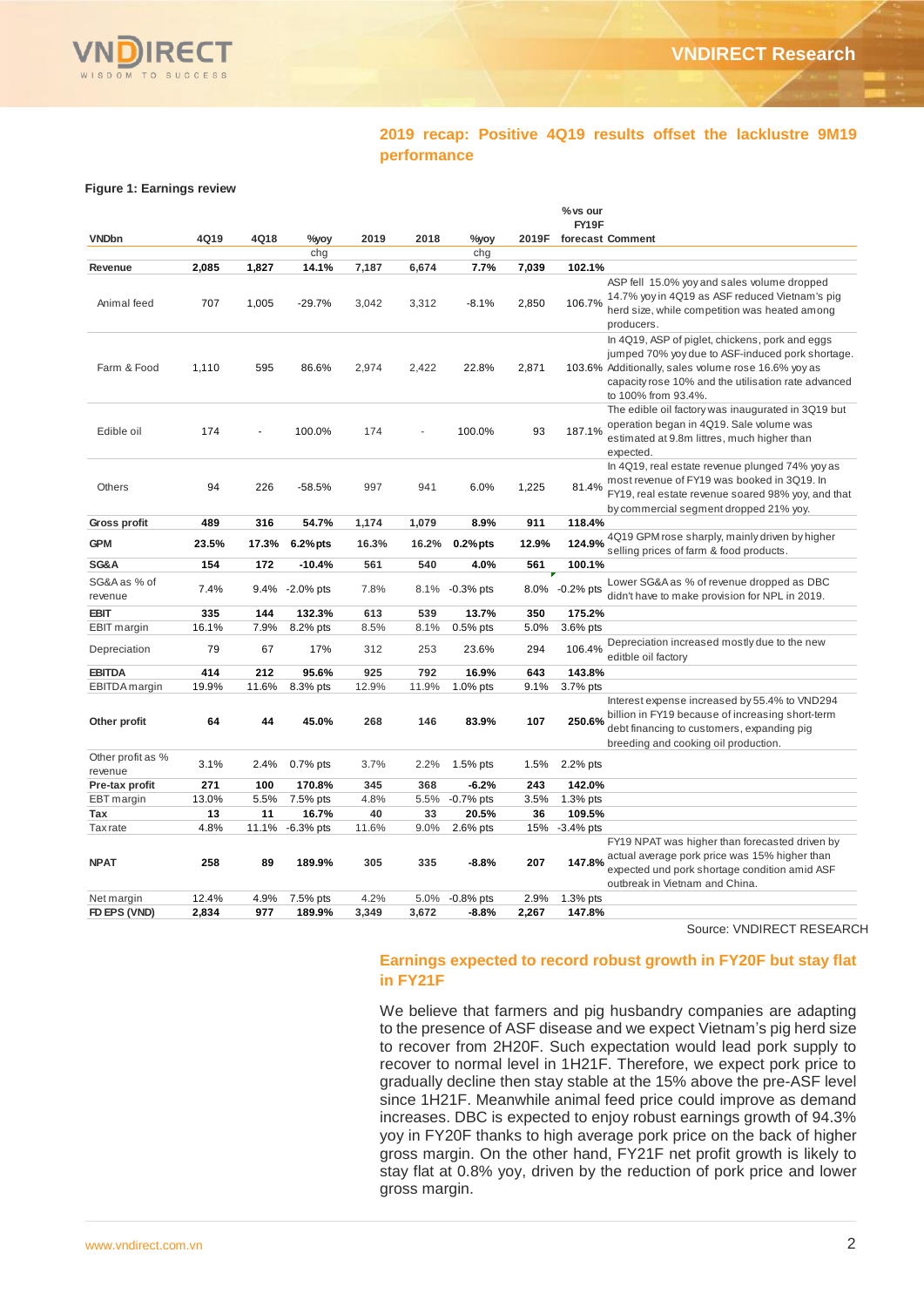

# **Forecast and valuation**

#### **Figure 2: VNDirect Research's forecasts of DBC's FY20-22F business results**

|          |                       |                        | 2022                   |
|----------|-----------------------|------------------------|------------------------|
|          |                       |                        | 10,343                 |
|          |                       |                        |                        |
|          |                       |                        | 9.2%                   |
| $-8.2%$  | 8.9%                  | 2.0%                   | 3.5%                   |
| 10.1%    | 23.8%                 | 26.0%                  | 13.5%                  |
| 100.0%   | 273.5%                | 12.2%                  | 10.1%                  |
| 18.9%    | 20.0%                 | 13.8%                  | 13.3%                  |
| 1,174    | 1,522                 | 1,597                  | 1,686                  |
| 16.3%    | 17.7%                 | 16.8%                  | 16.3%                  |
| (561)    | (750)                 | (830)                  | (901)                  |
| 7.8%     | 8.7%                  | 8.7%                   | 8.7%                   |
| 613      | 772                   | 766                    | 785                    |
| 8.5%     | 9.0%                  | 8.0%                   | 7.6%                   |
| 13.7%    | 26.0%                 | $-0.7%$                | 2.5%                   |
| 304      | 590                   | 595                    | 611                    |
| 4.2%     | 6.9%                  | 6.2%                   | 5.9%                   |
| $-15.6%$ | 94.3%                 | 0.8%                   | 2.7%                   |
| 3,136    | 6,091                 | 6,139                  | 6,308                  |
| $-15.3%$ | 94.3%                 | 0.8%                   | 2.7%                   |
|          | 2019<br>7,187<br>7.7% | 2020<br>8,606<br>19.7% | 2021<br>9,528<br>10.7% |

Source: VNDIRECT RESEARCH

#### **Figure 3: Discounted Cash Flow**

|                                | 2020  | 2021  | 2022  | 2023  | 2024  | 2025  | 2026  | 2027  | 2028  | 2029   |
|--------------------------------|-------|-------|-------|-------|-------|-------|-------|-------|-------|--------|
|                                |       | 2     | 3     | 4     | 5     | 6     |       | 8     | 9     | 10     |
| <b>EBIT</b>                    | 657   | 675   | 692   | 769   | 824   | 868   | 934   | 1,004 | 1,072 | 1,147  |
| Add: Depreciation              | 407   | 435   | 457   | 477   | 496   | 515   | 533   | 551   | 569   | 587    |
| Less Capital expenditure       | (386) | (391) | (396) | (401) | (407) | (413) | (420) | (426) | (433) | (441)  |
| Changes in Working Capital     | (20)  | (582) | (219) | (234) | (181) | (192) | (204) | (216) | (229) | (242)  |
| Free Cash Flow (FCF)           | 659   | 137   | 534   | 611   | 732   | 778   | 844   | 913   | 979   | 1,051  |
| Less Taxes Paid                | (76)  | (78)  | (80)  | (89)  | (96)  | (101) | (108) | (117) | (124) | (133)  |
| <b>Free Cash Flows to Firm</b> | 582   | 59    | 453   | 522   | 637   | 677   | 736   | 797   | 855   | 918    |
| <b>Terminal Value</b>          |       |       |       |       |       |       |       |       |       | 10,888 |
| PV of FCFF                     | 539   | 50    | 360   | 383   | 433   | 426   | 428   | 430   | 427   | 424    |
| <b>PV of Terminal Value</b>    |       |       |       |       |       |       |       |       |       | 2,899  |

Source: VNDIRECT RESEARCH

## **Figure 4: Discounted Cash Flows - Future Cash Flows to Firm (FCFF)**

| Present value of Future Cash Flows to Firm (VNDbn) | 3,900   |
|----------------------------------------------------|---------|
| Present value of Terminal value (VNDbn)            | 2,899   |
| Enterprise Value (VNDbn)                           | 6,799   |
| Net debt (VNDbn)                                   | (4,003) |
| <b>Equity Value</b>                                | 2,796   |
| No. of Outstanding Share (million)                 | 91      |
| Equity value per share (VND)                       | 30,692  |
| <b>WACC</b>                                        | 8.0%    |
| Cost of Equity                                     | 14.2%   |
| Long-term growth                                   | 1.0%    |

Source: VND RESEARCH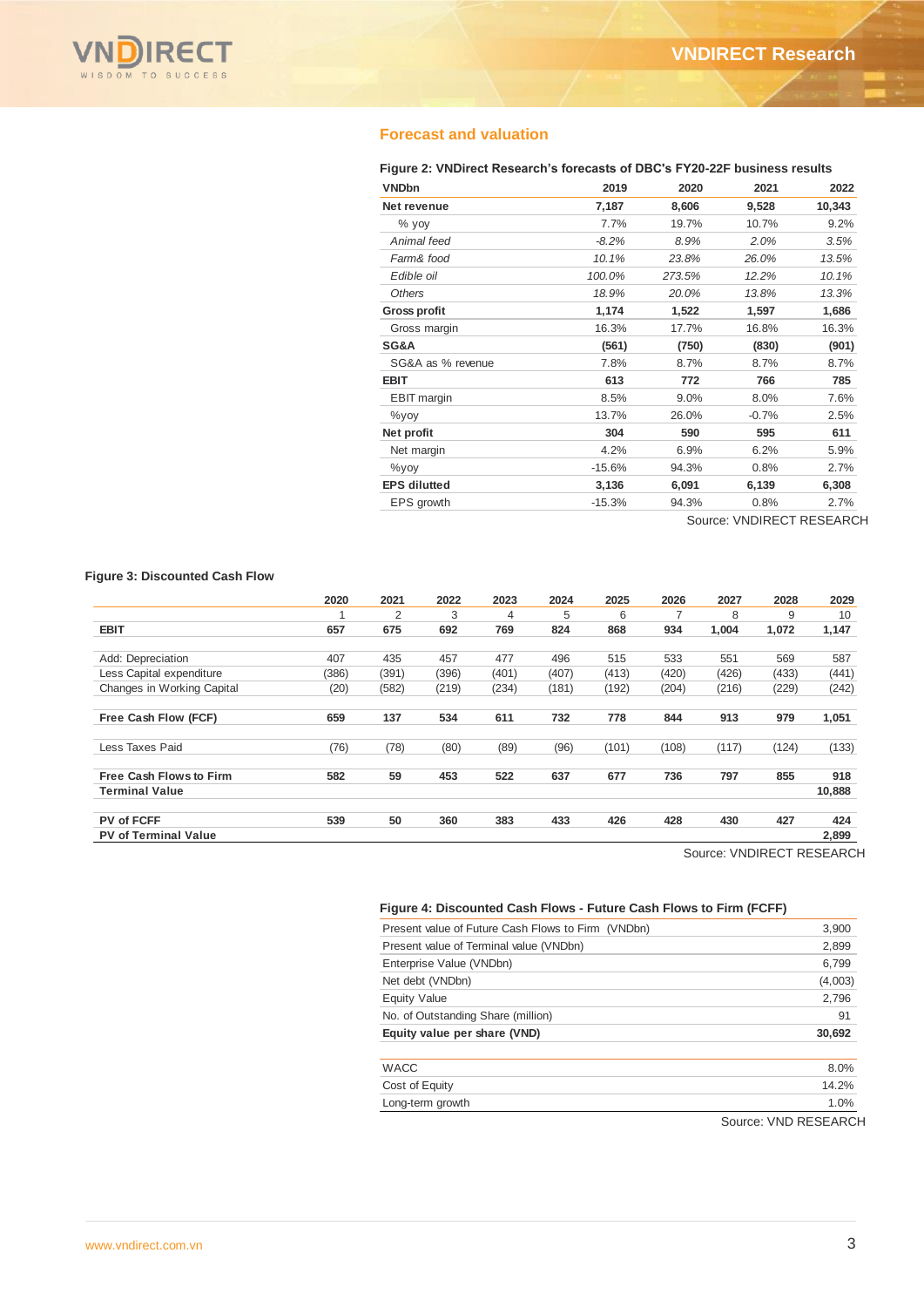

## **Figure 5: Peer comparison (Data as of 11th Feb 2020)**

|                         | <b>Bloomberg</b> |             | Target | price Market cap |          | EPS growth (%) |      | P/E(x)    |     | P/B(x)    |       | <b>ROE (%)</b>                      |      | <b>ROA (%)</b> |        |
|-------------------------|------------------|-------------|--------|------------------|----------|----------------|------|-----------|-----|-----------|-------|-------------------------------------|------|----------------|--------|
|                         |                  | code Recom. | (VND)  | (US\$m)          | TTM      | FY20F          |      | TTM FY20F |     | TTM FY20F | TTM   | FY20F                               | TTM  | FY20F          | D/E(x) |
| <b>CPFoods</b>          | CPF TB           | <b>NR</b>   | N/a    | 8.134            | 24.1%    | 15.1%          | 15.4 | 14.1      | 1.4 | 1.2       | 9.6%  | $9.0\%$                             | 2.6% | 3.1%           | 1.4    |
| New Hope Liuhe Co       | 000876 CH        | <b>NR</b>   | N/a    | 11.000           | 157.1%   | 122.6%         | 22.9 | 10.0      | 3.1 | 2.7       | 14.6% | 28.0%                               | 6.4% | 13.6%          | 0.6    |
| <b>Tyson Food Group</b> | <b>TSN US</b>    | <b>NR</b>   | N/a    | 30.651           | $-31.1%$ | 18.0%          | 16.2 | 13.1      | 2.3 | 2.0       | 15.0% | 16.5%                               | 6.5% | 7.3%           | 0.8    |
| <b>IOI</b> Group        | <b>IOI MK</b>    | <b>NR</b>   | N/a    | 6.785            | 3.5%     | 6.5%           | 43.9 | 33.6      | 3.0 | 3.0       | 6.6%  | 9.4%                                | 3.8% | 5.6%           | 0.5    |
| Average                 |                  |             |        | 14.143           | 38.4%    | 40.5%          | 24.6 | 17.7      | 2.5 | 2.2       | 11.5% | 15.7%                               | 4.8% | 7.4%           | 0.8    |
| <b>Median</b>           |                  |             |        | 9,567            | 13.8%    | 16.5%          | 19.6 | 13.6      | 2.7 | 2.4       | 12.1% | 12.9%                               | 5.1% | 6.4%           | 0.7    |
| Dabaco Group            | <b>DBC VN</b>    | <b>ADD</b>  | 30,700 | 77               | $-15.6%$ | 91.2%          | 5.9  | 4.6       | 0.7 | 0.8       | 10.6% | 18.2%                               | 3.4% | 6.1%           | 1.8    |
|                         |                  |             |        |                  |          |                |      |           |     |           |       | Cource: VNDIDECT DECEADCH Bloomborg |      |                |        |

Source: VNDIRECT RESEARCH, Bloomberg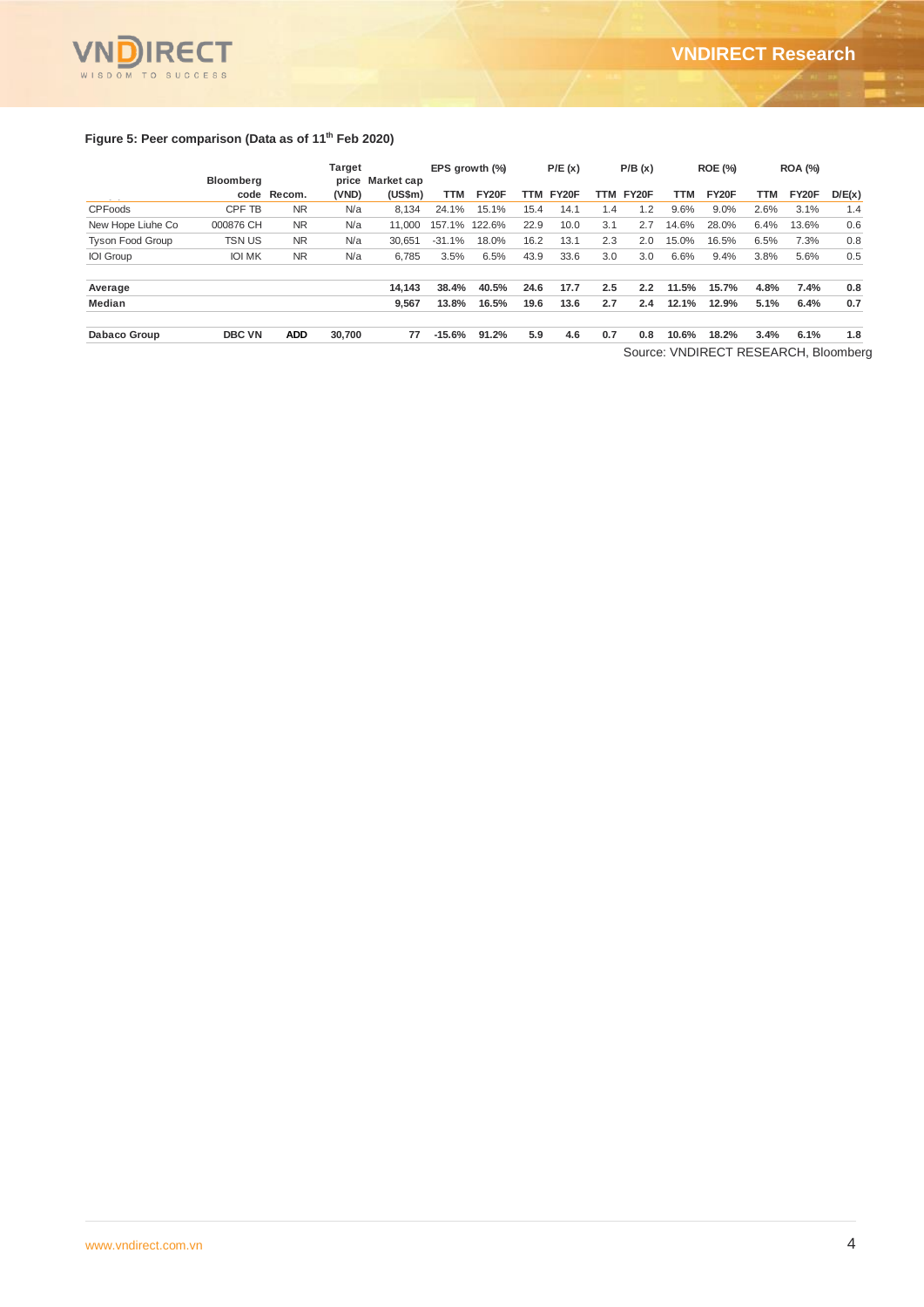# WISDOM TO SUCCESS

#### **Valuation**



#### **Income statement**

| (VNDbn)                       | 12-19A  | 12-20E   | 12-21E   |
|-------------------------------|---------|----------|----------|
| Net revenue                   | 7,187   | 8,606    | 9,528    |
| Cost of sales                 | (6,012) | (7,084)  | (7, 932) |
| Gen & admin expenses          | (268)   | (387)    | (429)    |
| Selling expenses              | (294)   | (363)    | (402)    |
| <b>Operating profit</b>       | 613     | 772      | 766      |
| <b>Operating EBITDA</b>       | 925     | 1,179    | 1,201    |
| Depreciation and amortisation | (312)   | (407)    | (435)    |
| <b>Operating EBIT</b>         | 613     | 772      | 766      |
| Interest income               | 27      | 54       | 61       |
| Financial expense             | (303)   | (166)    | (163)    |
| Net other income              | 6       | 8        | 9        |
| Income from associates & JVs  | 0       | $\Omega$ | $\Omega$ |
| Pre-tax profit                | 344     | 668      | 673      |
| Tax expense                   | (40)    | (78)     | (78)     |
| Minority interest             | 0       | $\Omega$ | 0        |
| Net profit                    | 304     | 590      | 595      |
| Adj. net profit to ordinary   | 304     | 590      | 595      |
| Ordinary dividends            | (46)    | (50)     | (55)     |
| <b>Retained earnings</b>      | 258     | 540      | 540      |

#### **Balance sheet**

| (VNDbn)                               | 12-19A | 12-20E | 12-21E |
|---------------------------------------|--------|--------|--------|
| Cash and equivalents                  | 165    | 522    | 648    |
| Short term investments                | 485    | 581    | 643    |
| Accounts receivables                  | 412    | 504    | 558    |
| Inventories                           | 3,136  | 3,755  | 4,158  |
| Other current assets                  | 222    | 698    | 830    |
| <b>Total current assets</b>           | 4,420  | 6,060  | 6,837  |
| <b>Fixed assets</b>                   | 5,053  | 4.689  | 4,489  |
| <b>Total investments</b>              | 86     | 87     | 87     |
| Other long-term assets                | 33     | 63     | 69     |
| <b>Total assets</b>                   | 9,593  | 10,898 | 11,483 |
| Short-term debt                       | 3,238  | 2,999  | 3.104  |
| Accounts payable                      | 912    | 1,092  | 1,209  |
| Other current liabilities             | 671    | 1,119  | 941    |
| <b>Total current liabilities</b>      | 4,820  | 5,210  | 5,253  |
| Total long-term debt                  | 1.415  | 1.370  | 1.125  |
| Other liabilities                     | 331    | 430    | 439    |
| Share capital                         | 911    | 1.002  | 1,102  |
| Retained earnings reserve             | 348    | 853    | 1,357  |
| Shareholders' equity                  | 3,026  | 3,888  | 4,666  |
| Minority interest                     |        |        |        |
| <b>Total liabilities &amp; equity</b> | 9.593  | 10,898 | 11,483 |



#### **Cash flow statement**

| oa sii 11 o waa centru n                    |          |        |        |
|---------------------------------------------|----------|--------|--------|
| (VNDbn)                                     | 12-19A   | 12-20E | 12-21E |
| <b>Pretax profit</b>                        | 344      | 668    | 673    |
| Depreciation & amortisation                 | 312      | 407    | 435    |
| Tax paid                                    | (55)     | (78)   | (78)   |
| Other adjustments                           | 289      | 100    | 84     |
| Change in working capital                   | (692)    | (84)   | (518)  |
| Cash flow from operations                   | 198      | 1,013  | 596    |
| Capex                                       | (845)    | (386)  | (391)  |
| Proceeds from assets sales                  | 2        | 34     | 11     |
| Others                                      | (105)    | (96)   | (62)   |
| Other non-current assets changes            | 26       | (29)   | (7)    |
| Cash flow from investing activities         | (922)    | (477)  | (449)  |
| New share issuance                          | 83       | 0      | 0      |
| Shares buyback                              | $\Omega$ | 0      | 0      |
| Net borrowings                              | 784      | (284)  | (140)  |
| Other financing cash flow                   | (129)    | 0      | 0      |
| Dividends paid                              | 0        | 100    | 110    |
| Cash flow from financing activities         | 738      | (184)  | (30)   |
| Cash and equivalents at beginning of period | 150      | 165    | 522    |
| Total cash generated                        | 14       | 352    | 117    |
| Cash and equivalents at the end of period   | 164      | 517    | 639    |

#### **Key ratios**

|                         | 12-19A     | 12-20E | 12-21E |
|-------------------------|------------|--------|--------|
| <b>Dupont</b>           |            |        |        |
| Net profit margin       | 4.2%       | 6.9%   | 6.2%   |
| Asset turnover          | 0.80       | 0.84   | 0.85   |
| <b>ROAA</b>             | 3.4%       | 5.8%   | 5.3%   |
| Avg assets/avg equity   | 3.11       | 2.96   | 2.62   |
| <b>ROAE</b>             | 10.5%      | 17.1%  | 13.9%  |
| Efficiency              |            |        |        |
| Days account receivable | 10.8       | 10.8   | 10.8   |
| Days inventory          | 190.4      | 194.0  | 191.3  |
| Days creditor           | 55.4       | 56.4   | 55.6   |
| Fixed asset turnover    | 1.51       | 1.77   | 2.08   |
| <b>ROIC</b>             | 4.0%       | 7.1%   | 6.7%   |
| Liquidity               |            |        |        |
| Current ratio           | 0.9        | 1.2    | 1.3    |
| Quick ratio             | 0.3        | 0.4    | 0.5    |
| Cash ratio              | 0.1        | 0.2    | 0.2    |
| Cash cycle              | 145.8      | 148.4  | 146.5  |
| Growth rate (yoy)       |            |        |        |
| Revenue growth          | 7.7%       | 19.7%  | 10.7%  |
| Operating profit growth | 13.7%      | 26.0%  | (0.7%  |
| Net profit growth       | $(15.6\%)$ | 94.3%  | 0.8%   |
| EPS growth              | $(15.6\%)$ | 94.3%  | 0.8%   |

*Source: VND RESEARCH*